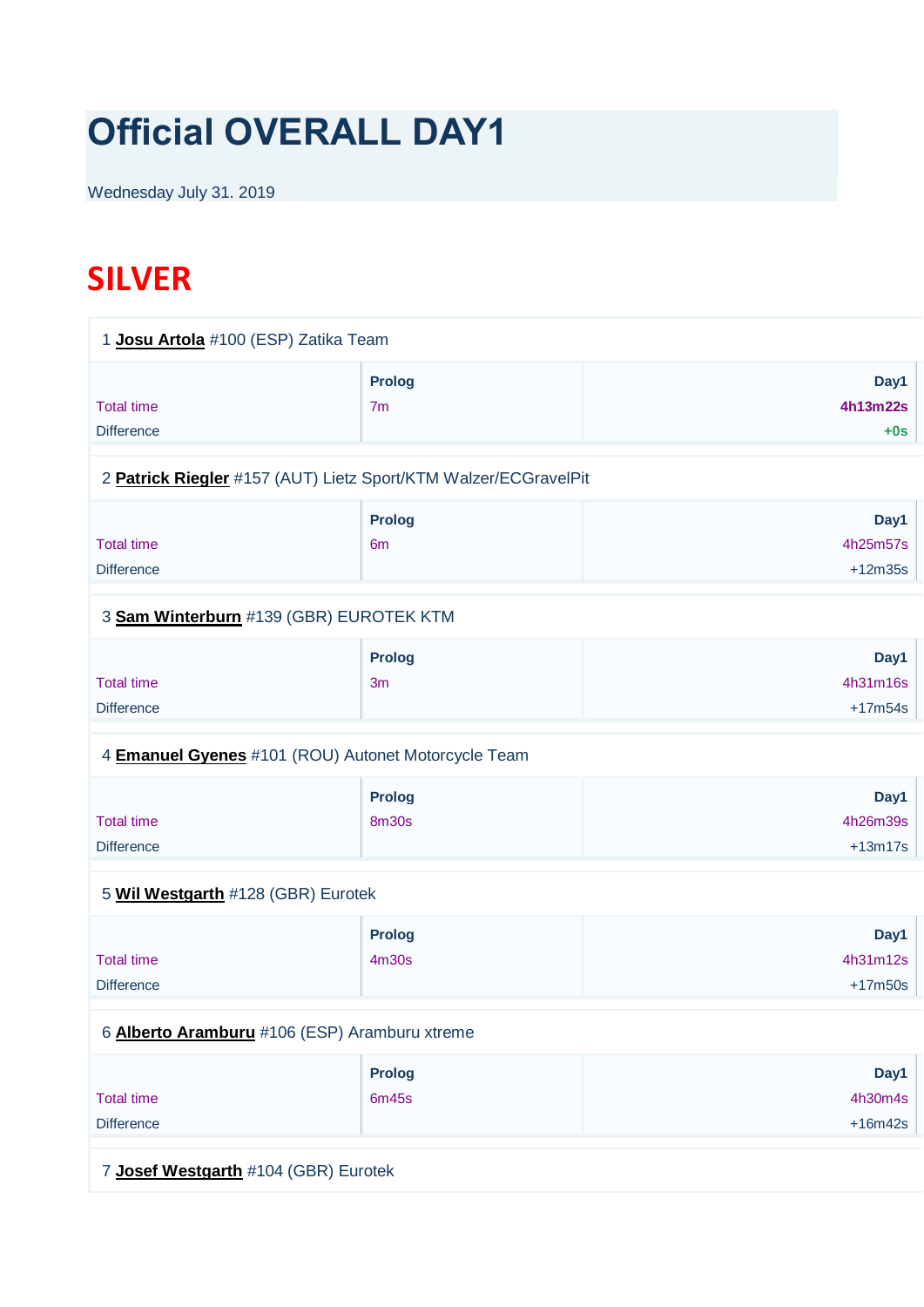|                   | <b>Prolog</b> | Day1      |
|-------------------|---------------|-----------|
| <b>Total time</b> | 9m            | 4h27m58s  |
| <b>Difference</b> |               | $+14m36s$ |
|                   |               |           |
|                   |               |           |

#### 8 **[Dustin Mccarthy](https://www.redbullromaniacs.com/for-competitors/profile/?e=rbr2019&b=121)** #121 (USA) Chocolate Mountian ranch

|                   | Prolog | Day1      |
|-------------------|--------|-----------|
| <b>Total time</b> |        | 4h40m13s  |
| <b>Difference</b> |        | $+26m51s$ |
|                   |        |           |

#### 9 **[James Jackson](https://www.redbullromaniacs.com/for-competitors/profile/?e=rbr2019&b=125)** #125 (GBR) Eurotek ktm

|                   | <b>Prolog</b> | Day1      |
|-------------------|---------------|-----------|
| <b>Total time</b> | 6m30s         | 4h36m2s   |
| <b>Difference</b> |               | $+22m40s$ |

#### 10 **[Marc Wulf](https://www.redbullromaniacs.com/for-competitors/profile/?e=rbr2019&b=197)** #197 (DEU)

|                   | <b>Prolog</b> | Day1      |
|-------------------|---------------|-----------|
| Total time        | 12m45s        | 4h30m21s  |
| <b>Difference</b> |               | $+16m59s$ |

#### 11 **[Sergiu Grecu](https://www.redbullromaniacs.com/for-competitors/profile/?e=rbr2019&b=122)** #122 (ROU) Motoclub Haita

|                   | <b>Prolog</b>     | Day1      |
|-------------------|-------------------|-----------|
| <b>Total time</b> | 7 <sub>m30s</sub> | 4h35m57s  |
| <b>Difference</b> |                   | $+22m35s$ |

#### 12 **[Joshua Staley](https://www.redbullromaniacs.com/for-competitors/profile/?e=rbr2019&b=202)** #202 (USA)

|                   | <b>Prolog</b> | Day1     |
|-------------------|---------------|----------|
| <b>Total time</b> | 5m            | 4h38m31s |
| <b>Difference</b> |               | $+25m9s$ |

#### 13 **[Mario Riegler](https://www.redbullromaniacs.com/for-competitors/profile/?e=rbr2019&b=154)** #154 (AUT) LietzSport/KTMZauner/EcGravelPit

|                   | <b>Prolog</b> | Day1      |
|-------------------|---------------|-----------|
| <b>Total time</b> | 9m45s         | 4h35m45s  |
| <b>Difference</b> |               | $+22m23s$ |

#### 14 **[Fabien Poirot](https://www.redbullromaniacs.com/for-competitors/profile/?e=rbr2019&b=195)** #195 (FRA) Sport Camps France

| <b>Prolog</b> | Day1     |
|---------------|----------|
| 4m            | 4h43m31s |
|               | $+30m9s$ |
|               |          |

15 **[Pascal Springmann](https://www.redbullromaniacs.com/for-competitors/profile/?e=rbr2019&b=176)** #176 (DEU) X-Lite / Beta Offroad Team Marbach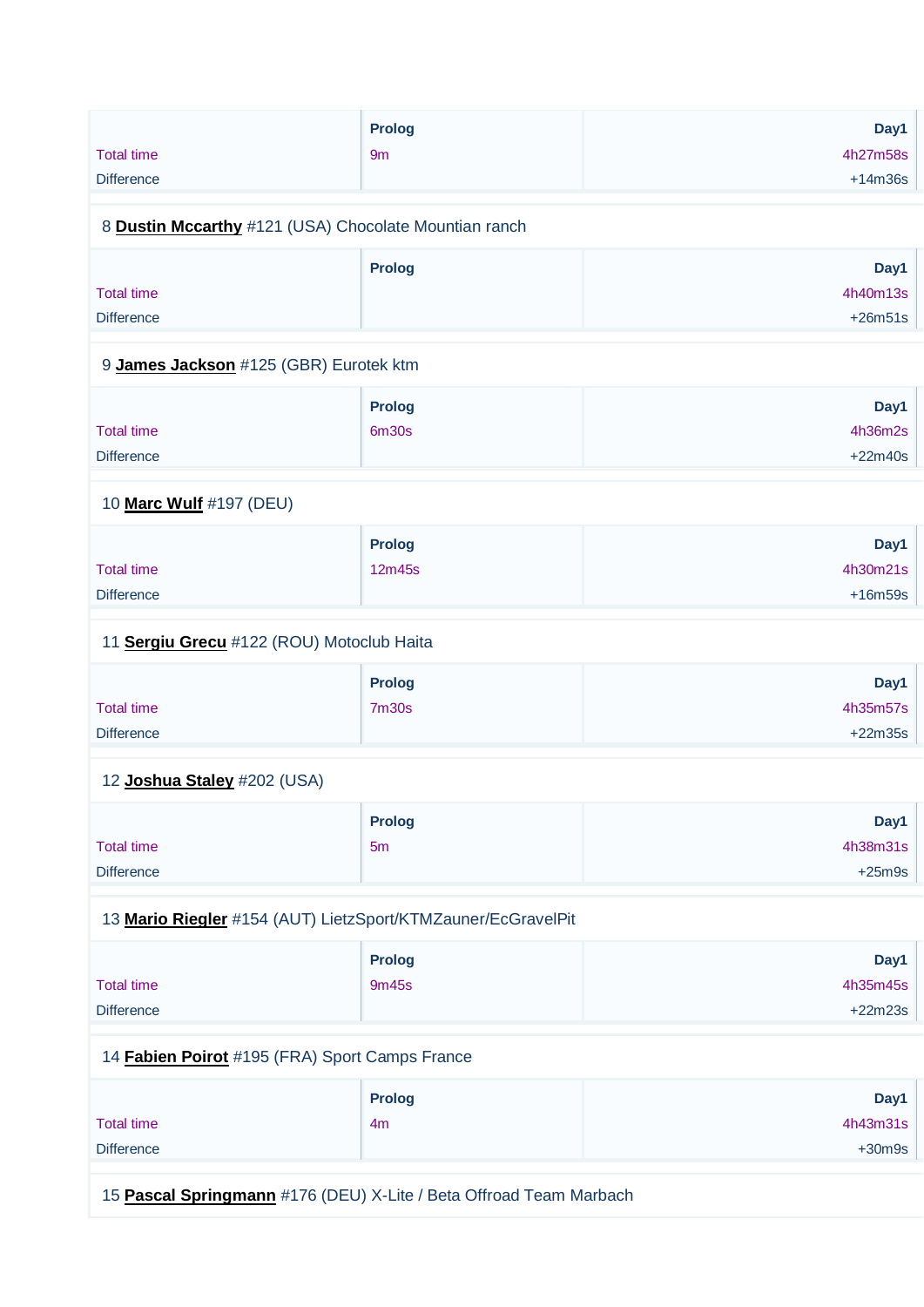|                   | Prolog                                                        | Day1      |
|-------------------|---------------------------------------------------------------|-----------|
| <b>Total time</b> | 5m30s                                                         | 4h48m12s  |
| <b>Difference</b> |                                                               | $+34m50s$ |
|                   | 16 Cristian Harpa #103 (ROU) Motoclub Haita                   |           |
|                   | Prolog                                                        | Day1      |
| <b>Total time</b> | 7m15s                                                         | 4h47m43s  |
| <b>Difference</b> |                                                               | $+34m21s$ |
|                   |                                                               |           |
|                   | 17 Tomasz Gagat #159 (POL) BKM BIELSKO / Diverse Extreme Team |           |
|                   | Prolog                                                        | Day1      |
| <b>Total time</b> | 8m15s                                                         | 4h51m7s   |
| <b>Difference</b> |                                                               | $+37m45s$ |
|                   | 18 Florian Kirchmayer #116 (AUT) 907racing Team               |           |
|                   | Prolog                                                        | Day1      |
| <b>Total time</b> | 9m15s                                                         | 4h50m55s  |
| <b>Difference</b> |                                                               | $+37m33s$ |
|                   | 19 Shane Moss #164 (AUS) Untamed Enduro Romania               |           |
|                   | <b>Prolog</b>                                                 | Day1      |
| <b>Total time</b> | 15m                                                           | 4h47m7s   |
| <b>Difference</b> |                                                               | $+33m45s$ |
|                   | 20 Sean Clarke #136 (NZL) Team Kiwi Rider                     |           |
|                   | <b>Prolog</b>                                                 | Day1      |
| <b>Total time</b> | 15m                                                           | 4h49m22s  |
| <b>Difference</b> |                                                               | $+36m$    |
|                   | 21 Marco Pfeifer #189 (DEU) KTM Alskom / Enduro Fleischer     |           |
|                   | <b>Prolog</b>                                                 | Day1      |
| <b>Total time</b> | 10m30s                                                        | 4h59m51s  |
| <b>Difference</b> |                                                               | $+46m29s$ |
|                   |                                                               |           |

### 22 **[Tyler Kinkade](https://www.redbullromaniacs.com/for-competitors/profile/?e=rbr2019&b=201)** #201 (USA) Tyler Kinkade

|                   | <b>Prolog</b> | Day1      |
|-------------------|---------------|-----------|
| <b>Total time</b> | 9m30s         | 5h1m1s    |
| <b>Difference</b> |               | $+47m39s$ |

23 **[Charles Feyrit](https://www.redbullromaniacs.com/for-competitors/profile/?e=rbr2019&b=107)** #107 (FRA) Team TT Beaujolais/ LMSENS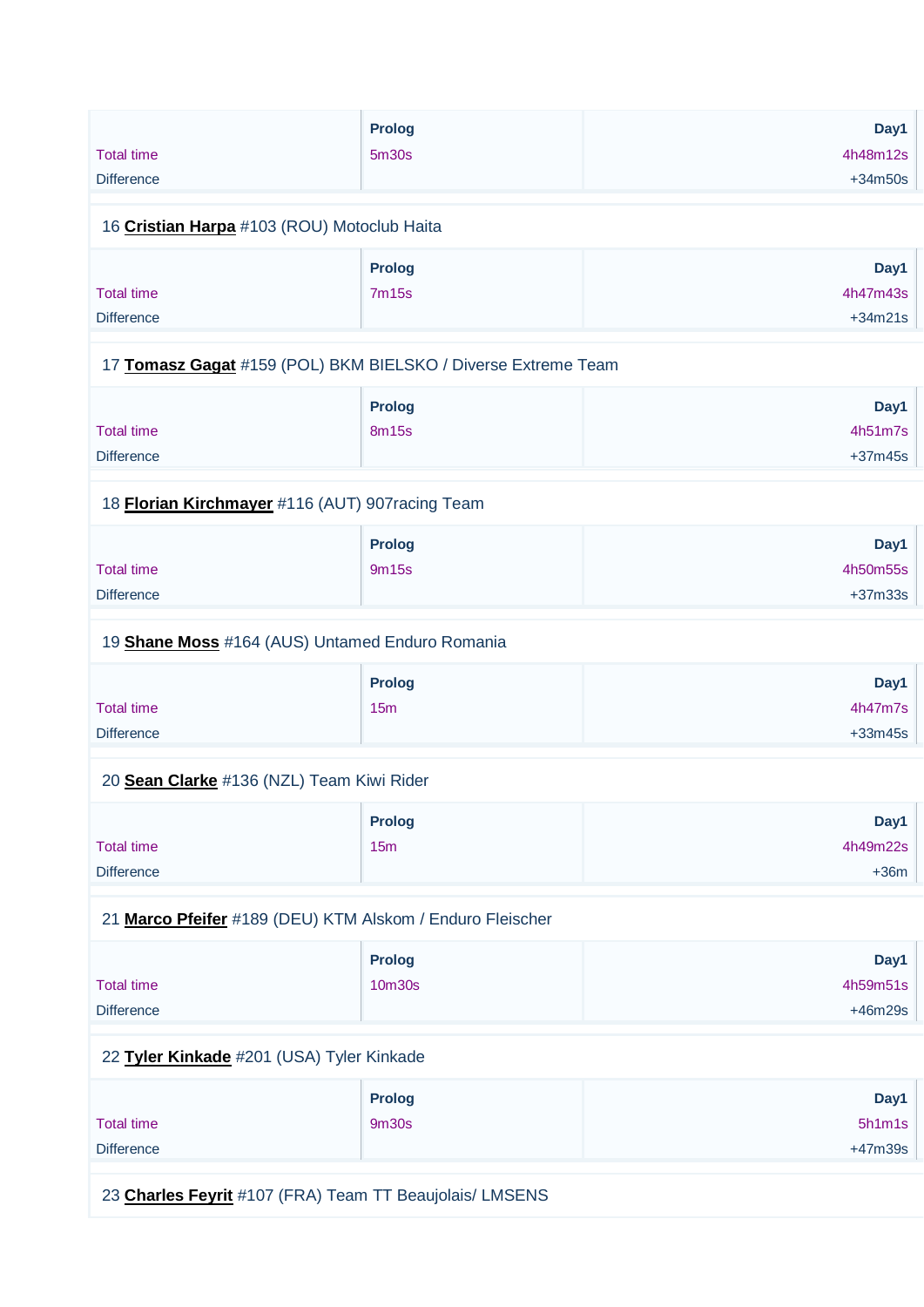|                   | <b>Prolog</b>   | Day1     |
|-------------------|-----------------|----------|
| <b>Total time</b> | 30 <sub>m</sub> | 4h43m30s |
| <b>Difference</b> |                 | $+30m8s$ |

#### 24 **[Adam Poole](https://www.redbullromaniacs.com/for-competitors/profile/?e=rbr2019&b=137)** #137 (AUS) cmp racing

|                   | <b>Prolog</b> | Day1      |
|-------------------|---------------|-----------|
| <b>Total time</b> | 15m           | 4h59m51s  |
| <b>Difference</b> |               | $+46m29s$ |

#### 25 **[Aleksi Vilkko](https://www.redbullromaniacs.com/for-competitors/profile/?e=rbr2019&b=130)** #130 (FIN) Snellman Motorsport Finland

|                   | <b>Prolog</b>  | Day1      |
|-------------------|----------------|-----------|
| <b>Total time</b> | 1 <sub>m</sub> | 5h14m23s  |
| <b>Difference</b> |                | $+1h1m1s$ |

#### 26 **[Hostyánszki Tibor](https://www.redbullromaniacs.com/for-competitors/profile/?e=rbr2019&b=135)** #135 (HUN) 1 WD

|                   | <b>Prolog</b> | Day1      |
|-------------------|---------------|-----------|
| <b>Total time</b> | 15m           | 5h8m21s   |
| <b>Difference</b> |               | $+54m59s$ |

#### 27 **[Ron Kadshai](https://www.redbullromaniacs.com/for-competitors/profile/?e=rbr2019&b=170)** #170 (ISR) KTM Israel - Champfactory

|                   | Prolog | Day1      |
|-------------------|--------|-----------|
| <b>Total time</b> | 15m    | 5h9m5s    |
| <b>Difference</b> |        | $+55m43s$ |

#### 28 **[Mark Jackson](https://www.redbullromaniacs.com/for-competitors/profile/?e=rbr2019&b=127)** #127 (GBR) Eurotek KTM

|                   | <b>Prolog</b>  | Day1       |
|-------------------|----------------|------------|
| <b>Total time</b> | 8 <sub>m</sub> | 5h17m48s   |
| <b>Difference</b> |                | $+1h4m26s$ |

#### 29 **[Timo Bergmann](https://www.redbullromaniacs.com/for-competitors/profile/?e=rbr2019&b=196)** #196 (DEU) GO RACING

|                   | <b>Prolog</b> | Day1       |
|-------------------|---------------|------------|
| <b>Total time</b> | 15m           | 5h14m44s   |
| <b>Difference</b> |               | $+1h1m22s$ |

#### 30 **[Róbert Márkus](https://www.redbullromaniacs.com/for-competitors/profile/?e=rbr2019&b=105)** #105 (HUN) Moto HP se

|                   | <b>Prolog</b> | Day1       |
|-------------------|---------------|------------|
| <b>Total time</b> | 12m30s        | 5h18m58s   |
| <b>Difference</b> |               | $+1h5m36s$ |

31 **[Tim Gibson](https://www.redbullromaniacs.com/for-competitors/profile/?e=rbr2019&b=109)** #109 (AUS) Donkey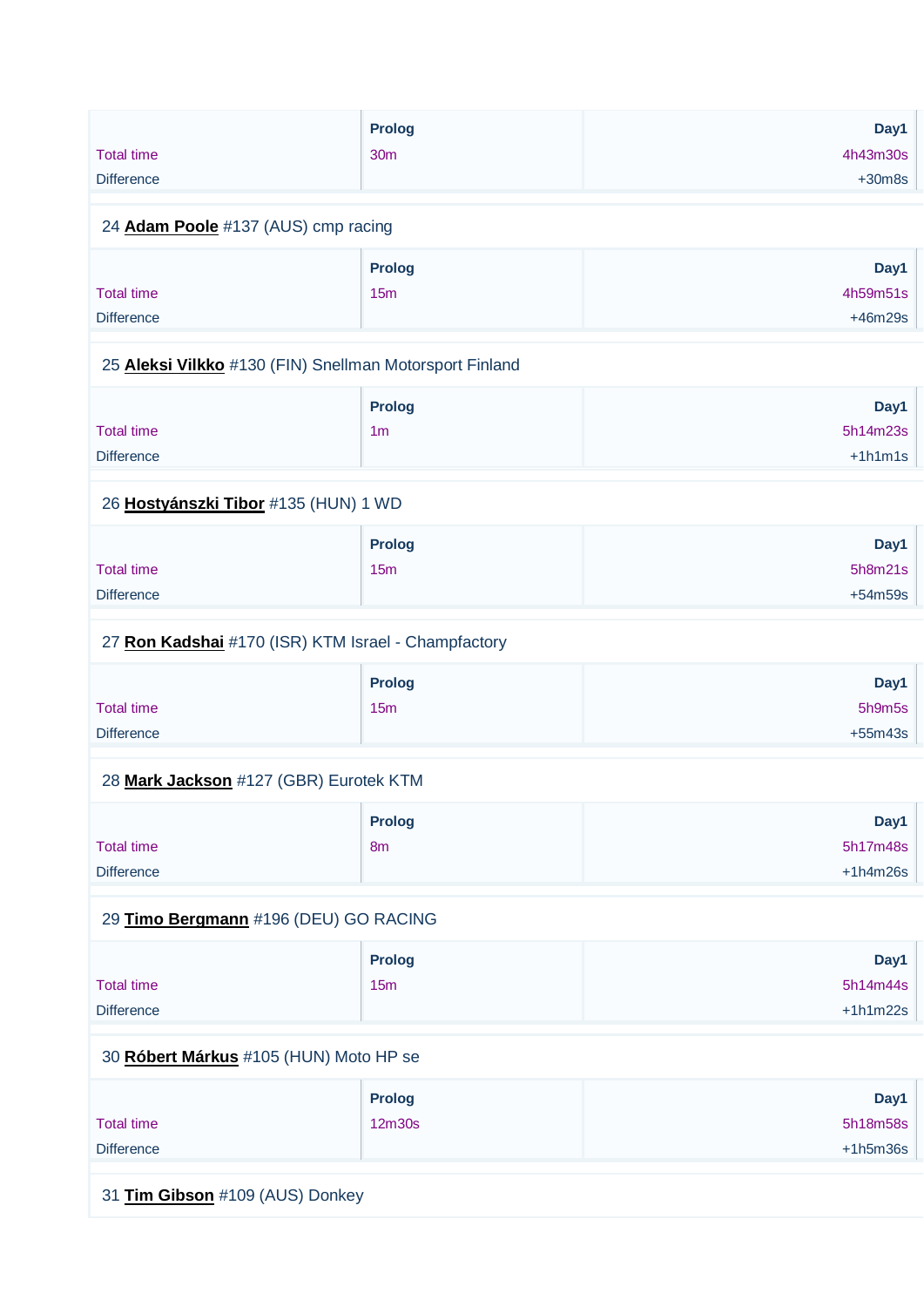|                                                       | <b>Prolog</b> | Day1        |
|-------------------------------------------------------|---------------|-------------|
| <b>Total time</b>                                     | 11m30s        | 5h22m29s    |
| <b>Difference</b>                                     |               | $+1h9m7s$   |
|                                                       |               |             |
| 32 Roberto Zanella #194 (ITA) Nsm Racing Team         |               |             |
|                                                       | <b>Prolog</b> | Day1        |
| <b>Total time</b>                                     | 15m           | 5h19m13s    |
| <b>Difference</b>                                     |               | $+1h5m51s$  |
| 33 Tommy Kunert #205 (DEU) Ilupi-Motorrad Waldmann    |               |             |
|                                                       |               |             |
|                                                       | Prolog        | Day1        |
| <b>Total time</b>                                     | 15m           | 5h19m18s    |
| <b>Difference</b>                                     |               | $+1h5m56s$  |
|                                                       |               |             |
| 34 Giorgi Gakheladze #204 (GEO) husky.ge              |               |             |
|                                                       | <b>Prolog</b> | Day1        |
| <b>Total time</b>                                     | 8m45s         | 5h31m59s    |
| <b>Difference</b>                                     |               | $+1h18m37s$ |
|                                                       |               |             |
| 35 Guy Nursella #138 (ISR) Beta Israel/ Metro Motor   |               |             |
|                                                       | <b>Prolog</b> | Day1        |
| <b>Total time</b>                                     | 12m15s        | 5h29m42s    |
| <b>Difference</b>                                     |               | $+1h16m20s$ |
|                                                       |               |             |
| 36 Romain Catoni #198 (FRA) Sport Camps France        |               |             |
|                                                       | <b>Prolog</b> | Day1        |
| <b>Total time</b>                                     | 12m           | 5h30m50s    |
| <b>Difference</b>                                     |               | $+1h17m28s$ |
| 37 Thomas Boder #115 (AUT) Enduro Austria Racing Team |               |             |
|                                                       |               |             |
|                                                       | <b>Prolog</b> | Day1        |
| <b>Total time</b>                                     | 11m15s        | 5h32m55s    |
| <b>Difference</b>                                     |               | +1h19m33s   |
| 38 Thibaud Leiser #185 (CHE) MC Jurassien             |               |             |
|                                                       | <b>Prolog</b> | Day1        |
| <b>Total time</b>                                     | 15m           | 5h32m30s    |
| <b>Difference</b>                                     |               | $+1h19m8s$  |
|                                                       |               |             |
|                                                       |               |             |

39 **[Achim Bergmann](https://www.redbullromaniacs.com/for-competitors/profile/?e=rbr2019&b=167)** #167 (ZAF) Pepson Plastic Husqvarna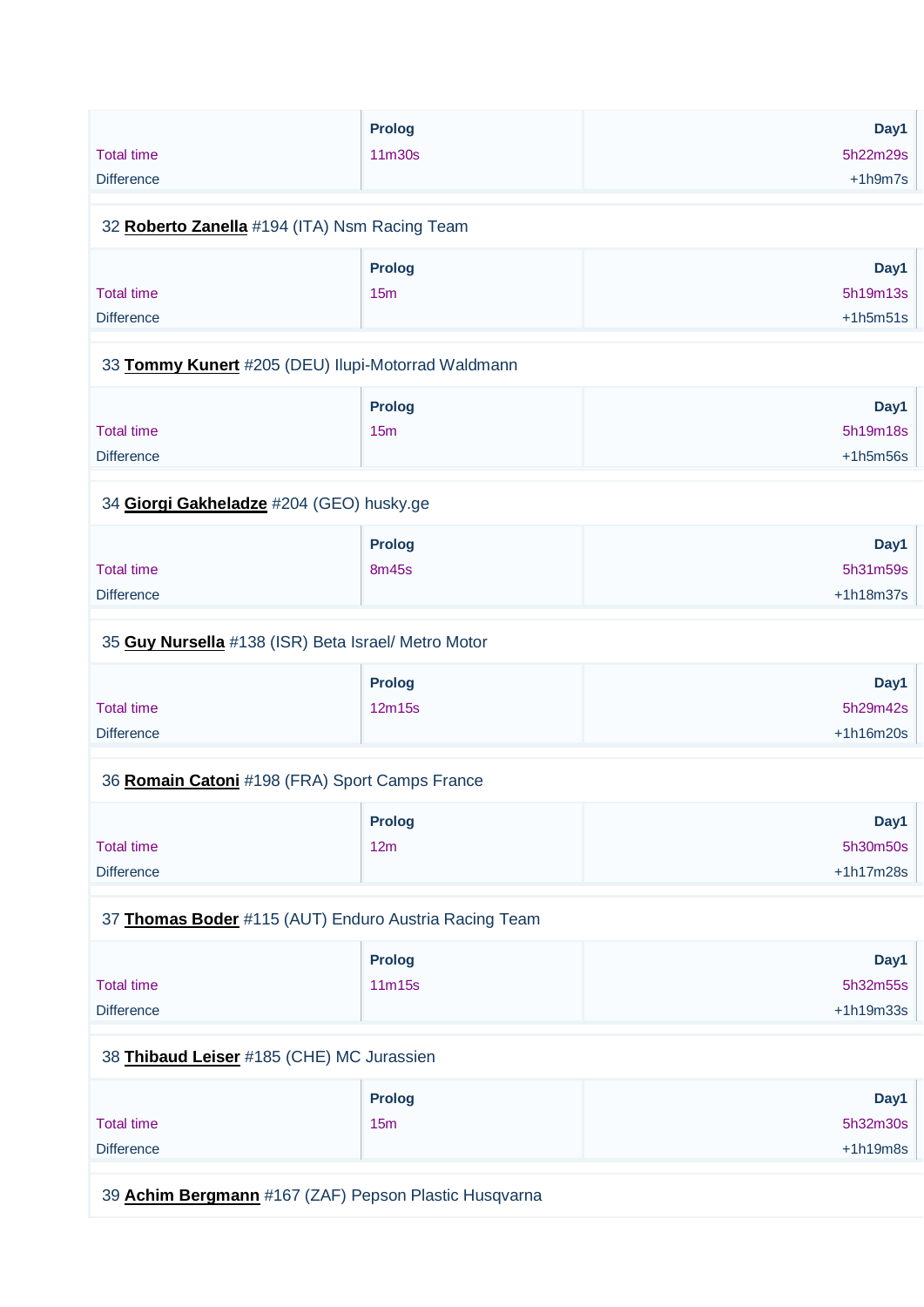|                                                     | Prolog          | Day1        |
|-----------------------------------------------------|-----------------|-------------|
| <b>Total time</b>                                   | 15m             | 5h34m28s    |
| <b>Difference</b>                                   |                 | $+1h21m6s$  |
|                                                     |                 |             |
| 40 Warren Barwell #160 (ZAF) BB Cars RAD moto       |                 |             |
|                                                     | <b>Prolog</b>   | Day1        |
| <b>Total time</b>                                   | 15m             | 5h34m57s    |
| <b>Difference</b>                                   |                 | +1h21m35s   |
| 41 Henchoz Sullivan #120 (CHE) pays d'enhaut        |                 |             |
|                                                     | Prolog          | Day1        |
| <b>Total time</b>                                   | 15m             | 5h35m12s    |
| <b>Difference</b>                                   |                 |             |
|                                                     |                 | +1h21m50s   |
| 42 Jachym Milosavljevic #186 (CZE) Pizza Gatto Nero |                 |             |
|                                                     | <b>Prolog</b>   | Day1        |
| <b>Total time</b>                                   | 15 <sub>m</sub> | 5h35m35s    |
| <b>Difference</b>                                   |                 | $+1h22m13s$ |
|                                                     |                 |             |
| 43 <b>Ionut Anghelus</b> #188 (ROU) Moto 24         |                 |             |
|                                                     | Prolog          | Day1        |
| <b>Total time</b>                                   | 15m             | 5h35m57s    |
| <b>Difference</b>                                   |                 | $+1h22m35s$ |
| 44 Jordan Arnaud #114 (FRA) Marlh'mot               |                 |             |
|                                                     | Prolog          | Day1        |
| <b>Total time</b>                                   | 15m             | 5h36m1s     |
|                                                     |                 |             |
| <b>Difference</b>                                   |                 | $+1h22m39s$ |
| 45 Patrick Zellhofer #193 (AUT) Bachner Racing      |                 |             |
|                                                     | Prolog          | Day1        |
| <b>Total time</b>                                   | 10m15s          | 5h42m39s    |
| <b>Difference</b>                                   |                 | $+1h29m17s$ |
|                                                     |                 |             |
| 46 Mitchell Gallagher #181 (NZL) New Zealand        |                 |             |
|                                                     | <b>Prolog</b>   | Day1        |
| <b>Total time</b>                                   | 15m             | 5h37m55s    |
| <b>Difference</b>                                   |                 | $+1h24m33s$ |
|                                                     |                 |             |
|                                                     |                 |             |

47 **[Richard Heinike](https://www.redbullromaniacs.com/for-competitors/profile/?e=rbr2019&b=119)** #119 (DEU) Team Motorrad Welink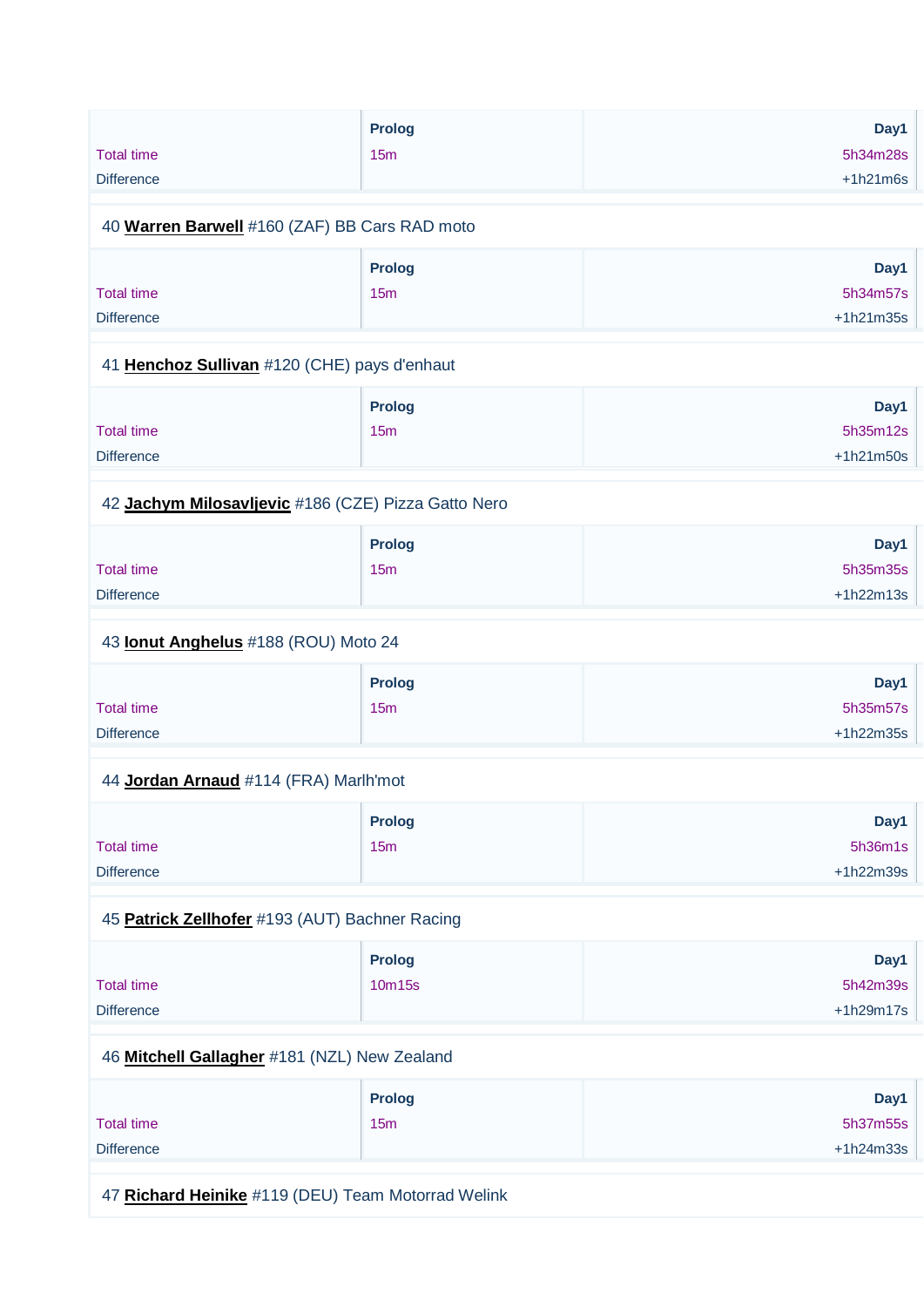|                                              | Prolog | Day1        |
|----------------------------------------------|--------|-------------|
| <b>Total time</b>                            | 15m    | 5h39m15s    |
| <b>Difference</b>                            |        | $+1h25m53s$ |
|                                              |        |             |
| 48 Grant Herbert #117 (NZL) Korito Farms Itd |        |             |

#### 48 **[Grant Herbert](https://www.redbullromaniacs.com/for-competitors/profile/?e=rbr2019&b=117)** #117 (NZL) Korito Farms ltd

|                   | Prolog | Day1        |
|-------------------|--------|-------------|
| <b>Total time</b> | 15m    | 5h39m32s    |
| <b>Difference</b> |        | $+1h26m10s$ |

#### 49 **[Wilco De Lange](https://www.redbullromaniacs.com/for-competitors/profile/?e=rbr2019&b=183)** #183 (NLD) OffroadSweden

|                   | <b>Prolog</b> | Day1        |
|-------------------|---------------|-------------|
| <b>Total time</b> | 15m           | 5h41m32s    |
| <b>Difference</b> |               | $+1h28m10s$ |

#### 50 **[Matthias Bachner](https://www.redbullromaniacs.com/for-competitors/profile/?e=rbr2019&b=192)** #192 (AUT) Bachner Racing

|                   | <b>Prolog</b> | Day1        |
|-------------------|---------------|-------------|
| Total time        | 7m45s         | 5h53m40s    |
| <b>Difference</b> |               | $+1h40m18s$ |

#### 51 **[Pavel Ouda](https://www.redbullromaniacs.com/for-competitors/profile/?e=rbr2019&b=187)** #187 (CZE) Midlandoil.cz

|                   | Prolog          | Day1        |
|-------------------|-----------------|-------------|
| <b>Total time</b> | 15 <sub>m</sub> | 5h50m39s    |
| <b>Difference</b> |                 | $+1h37m17s$ |

#### 52 **[Michael Slater](https://www.redbullromaniacs.com/for-competitors/profile/?e=rbr2019&b=203)** #203 (GBR)

|                   | <b>Prolog</b>   | Day1        |
|-------------------|-----------------|-------------|
| <b>Total time</b> | 10 <sub>m</sub> | 5h59m14s    |
| <b>Difference</b> |                 | $+1h45m52s$ |

#### 53 **[Lukas Zehnder](https://www.redbullromaniacs.com/for-competitors/profile/?e=rbr2019&b=175)** #175 (DEU) Endurides/MH-Motorräder/Team Zehnder

|                   | <b>Prolog</b> | Day1        |
|-------------------|---------------|-------------|
| <b>Total time</b> | 15m           | 5h57m       |
| <b>Difference</b> |               | $+1h43m38s$ |

#### 54 **[Vincenzo Barbagallo](https://www.redbullromaniacs.com/for-competitors/profile/?e=rbr2019&b=153)** #153 (BRA) Tranqueiras Racing

|                   | <b>Prolog</b> | Day1        |
|-------------------|---------------|-------------|
| <b>Total time</b> | 15m           | 5h58m37s    |
| <b>Difference</b> |               | $+1h45m15s$ |

55 **[Vladimir Vlk](https://www.redbullromaniacs.com/for-competitors/profile/?e=rbr2019&b=177)** #177 (CZE) www.vlkdoprava.cz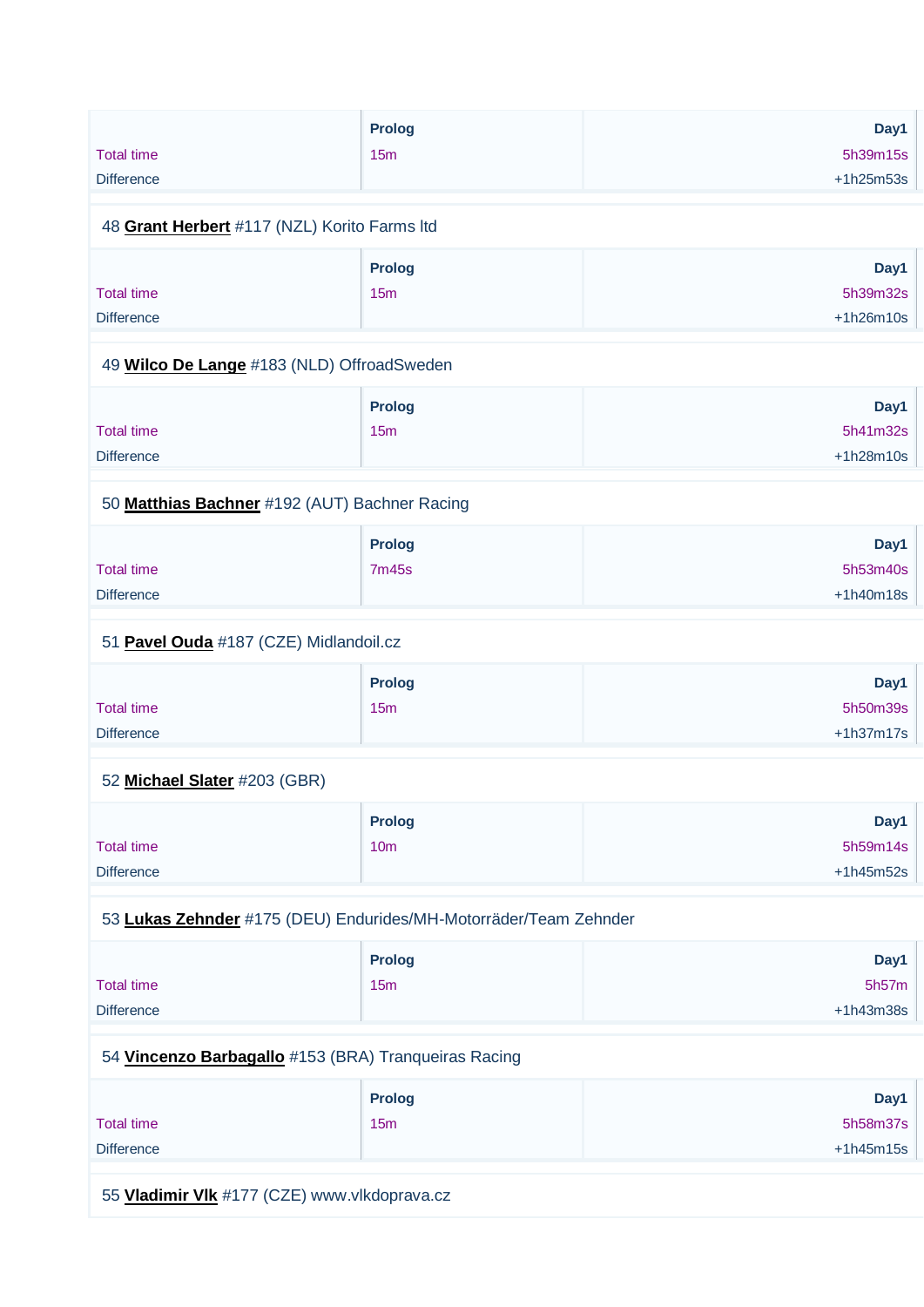|                   | Prolog | Day1        |
|-------------------|--------|-------------|
| <b>Total time</b> | 15m    | 5h58m56s    |
| <b>Difference</b> |        | $+1h45m34s$ |
|                   |        |             |

#### 56 **[Jose Carbonell](https://www.redbullromaniacs.com/for-competitors/profile/?e=rbr2019&b=113)** #113 (ARG) Solomototeam Argentina

|                   | <b>Prolog</b> | Day1        |
|-------------------|---------------|-------------|
| <b>Total time</b> | 15m           | 6h4m51s     |
| <b>Difference</b> |               | $+1h51m29s$ |

#### 57 **[Fernando Maldonado](https://www.redbullromaniacs.com/for-competitors/profile/?e=rbr2019&b=112)** #112 (ESP) Barranquillo School of Champions

|                   | <b>Prolog</b> | Day1        |
|-------------------|---------------|-------------|
| <b>Total time</b> | 15m           | 6h6m56s     |
| <b>Difference</b> |               | $+1h53m34s$ |

#### 58 **[Manuel Quintar](https://www.redbullromaniacs.com/for-competitors/profile/?e=rbr2019&b=123)** #123 (ARG) Solomoto Team Argentina

|                   | <b>Prolog</b> | Day1        |
|-------------------|---------------|-------------|
| <b>Total time</b> | 15m           | 6h9m15s     |
| <b>Difference</b> |               | $+1h55m53s$ |

#### 59 **[Fritz Steger](https://www.redbullromaniacs.com/for-competitors/profile/?e=rbr2019&b=174)** #174 (AUT) Wuschz´n Rider

|                   | <b>Prolog</b> | Day1        |
|-------------------|---------------|-------------|
| <b>Total time</b> | 15m           | 6h10m5s     |
| <b>Difference</b> |               | $+1h56m43s$ |

#### 60 **[Marc Holder](https://www.redbullromaniacs.com/for-competitors/profile/?e=rbr2019&b=151)** #151 (DEU) Team Pussy Racing

|                   | Prolog | Day1       |
|-------------------|--------|------------|
| Total time        | 15m    | 6h12m23s   |
| <b>Difference</b> |        | $+1h59m1s$ |

#### 61 **[Sam David Preece](https://www.redbullromaniacs.com/for-competitors/profile/?e=rbr2019&b=184)** #184 (AUS) Raceline Motorcycles. B&B Off-Road

|                   | <b>Prolog</b> | Day1        |
|-------------------|---------------|-------------|
| <b>Total time</b> | 15m           | 6h13m9s     |
| <b>Difference</b> |               | $+1h59m47s$ |

#### 62 **[Marcel Hasenauer](https://www.redbullromaniacs.com/for-competitors/profile/?e=rbr2019&b=144)** #144 (AUT) Wuschz'n Rider

|                   | <b>Prolog</b> | Day1       |
|-------------------|---------------|------------|
| <b>Total time</b> | 10m45s        | 6h18m6s    |
| <b>Difference</b> |               | $+2h4m44s$ |

63 **[Mark Kirby](https://www.redbullromaniacs.com/for-competitors/profile/?e=rbr2019&b=110)** #110 (GBR) Eurotek KTM/ K and N Surfacing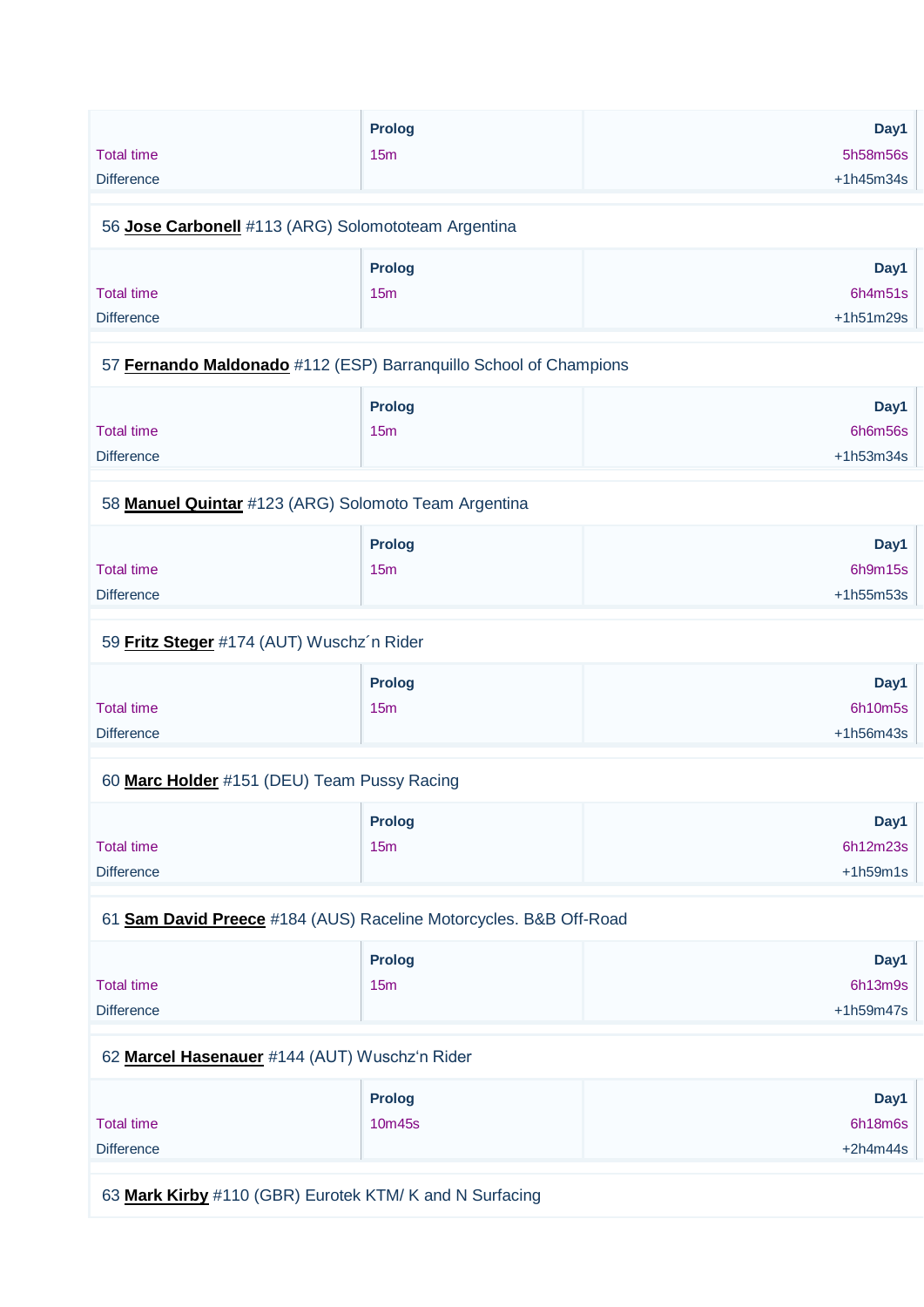| <b>Total time</b><br><b>Difference</b>        | <b>Prolog</b><br>15m             | Day1<br>6h14m18s<br>$+2h56s$ |
|-----------------------------------------------|----------------------------------|------------------------------|
| 64 Roberto Quintanilla #165 (MEX) Beta Mexico |                                  |                              |
| <b>Total time</b><br><b>Difference</b>        | <b>Prolog</b><br>15 <sub>m</sub> | Day1<br>6h15m22s<br>$+2h2m$  |

#### 65 **[James Stearns](https://www.redbullromaniacs.com/for-competitors/profile/?e=rbr2019&b=118)** #118 (USA) INSIDE ENDURO

|                   | <b>Prolog</b> | Day1       |
|-------------------|---------------|------------|
| <b>Total time</b> | 15m           | 6h17m13s   |
| <b>Difference</b> |               | $+2h3m51s$ |

#### 66 **[José Manuel Paz](https://www.redbullromaniacs.com/for-competitors/profile/?e=rbr2019&b=148)** #148 (ARG) Solomoto Team Argentina

|                   | <b>Prolog</b> | Day1       |
|-------------------|---------------|------------|
| <b>Total time</b> | 15m           | 6h18m32s   |
| <b>Difference</b> |               | $+2h5m10s$ |

#### 67 **[Matthias Reichmann](https://www.redbullromaniacs.com/for-competitors/profile/?e=rbr2019&b=152)** #152 (DEU) Team Pussy Racing MSC Bräunlingen

|                   | Prolog          | Day1      |
|-------------------|-----------------|-----------|
| <b>Total time</b> | 15 <sub>m</sub> | 6h19m25s  |
| <b>Difference</b> |                 | $+2h6m3s$ |

#### 68 **[Wilfried Schmidtmayr](https://www.redbullromaniacs.com/for-competitors/profile/?e=rbr2019&b=182)** #182 (AUT)

|                   | <b>Prolog</b>   | Day1        |
|-------------------|-----------------|-------------|
| <b>Total time</b> | 11 <sub>m</sub> | 6h24m44s    |
| <b>Difference</b> |                 | $+2h11m22s$ |

#### 69 **[Jason Kozinsky](https://www.redbullromaniacs.com/for-competitors/profile/?e=rbr2019&b=199)** #199 (ZAF) The Roost KTM

|                   | <b>Prolog</b>   | Day1       |
|-------------------|-----------------|------------|
| <b>Total time</b> | 15 <sub>m</sub> | 6h20m46s   |
| <b>Difference</b> |                 | $+2h7m24s$ |

#### 70 **[Vogel Marcel](https://www.redbullromaniacs.com/for-competitors/profile/?e=rbr2019&b=180)** #180 (CHE) ORTP

|                   | <b>Prolog</b> | Day1       |
|-------------------|---------------|------------|
| <b>Total time</b> | 15m           | 6h22m1s    |
| <b>Difference</b> |               | $+2h8m39s$ |

71 **[Fabien Choffat](https://www.redbullromaniacs.com/for-competitors/profile/?e=rbr2019&b=111)** #111 (CHE) Mc jura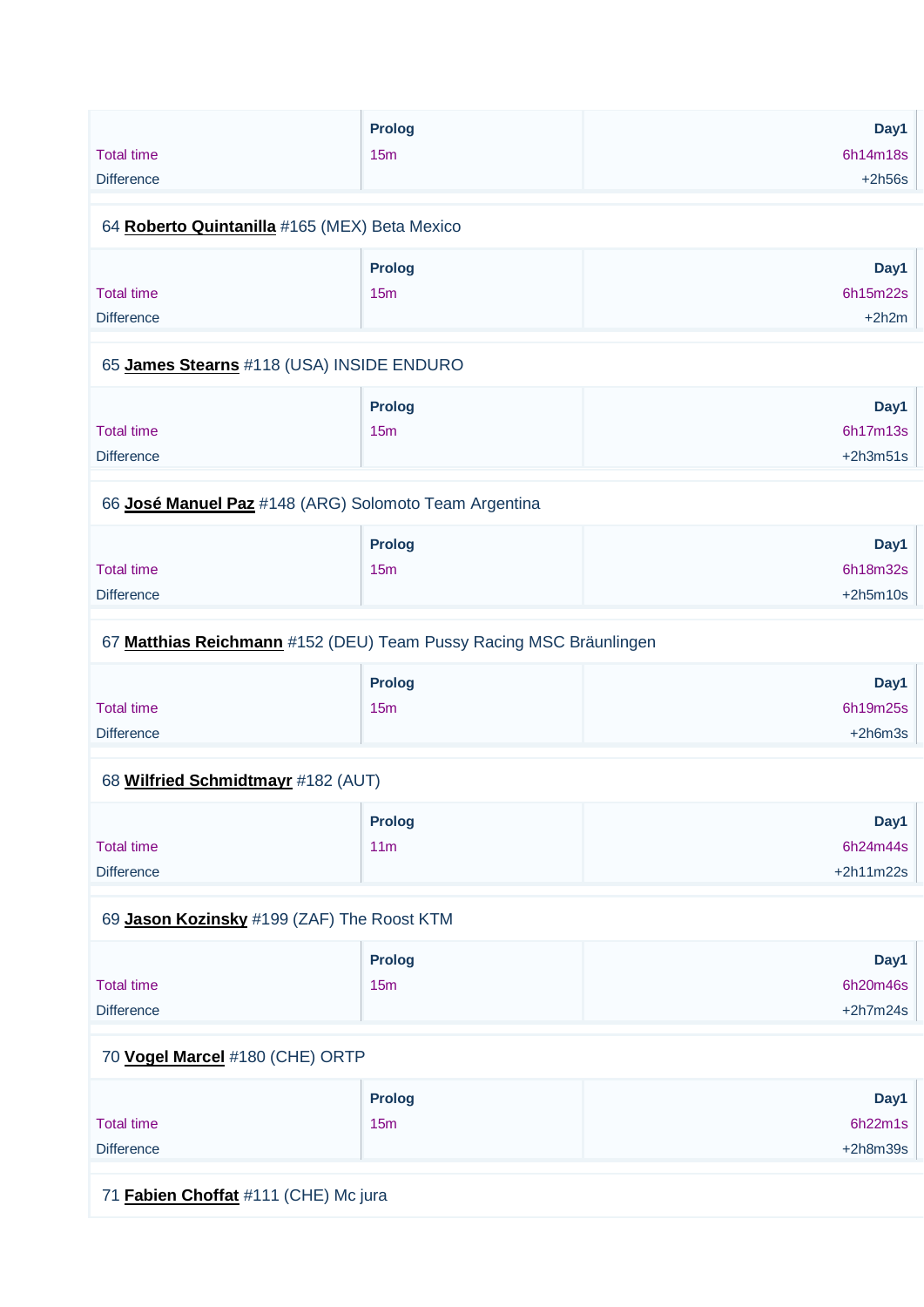|                   | <b>Prolog</b> | Day1       |
|-------------------|---------------|------------|
| <b>Total time</b> | 15m           | 6h22m42s   |
| <b>Difference</b> |               | $+2h9m20s$ |

#### 72 **[Diego Bauer](https://www.redbullromaniacs.com/for-competitors/profile/?e=rbr2019&b=142)** #142 (GTM) Revolution Bikes Guatemala

|                   | Prolog | Day1        |
|-------------------|--------|-------------|
| Total time        | 15m    | 6h26m2s     |
| <b>Difference</b> |        | $+2h12m40s$ |

#### 73 **[Malcolm Macrae](https://www.redbullromaniacs.com/for-competitors/profile/?e=rbr2019&b=149)** #149 (NZL) Enduro Legion

|                   | <b>Prolog</b> | Day1        |
|-------------------|---------------|-------------|
| <b>Total time</b> | 15m           | 6h30m52s    |
| <b>Difference</b> |               | $+2h17m30s$ |

#### 74 **[Felix Straube](https://www.redbullromaniacs.com/for-competitors/profile/?e=rbr2019&b=126)** #126 (ARG) Solomoto Team Argentina

|                   | <b>Prolog</b> | Day1        |
|-------------------|---------------|-------------|
| <b>Total time</b> | 15m           | 6h35m7s     |
| <b>Difference</b> |               | $+2h21m45s$ |

#### 75 **[Alexandr Antipin](https://www.redbullromaniacs.com/for-competitors/profile/?e=rbr2019&b=133)** #133 (RUS) Enduroural

|                   | <b>Prolog</b> | Day1        |
|-------------------|---------------|-------------|
| <b>Total time</b> | 15m           | 6h38m47s    |
| <b>Difference</b> |               | $+2h25m25s$ |

#### 76 **[Evgeny Kosukhin](https://www.redbullromaniacs.com/for-competitors/profile/?e=rbr2019&b=132)** #132 (RUS) Enduro Ural

|                   | <b>Prolog</b> | Day1        |
|-------------------|---------------|-------------|
| <b>Total time</b> | 15m           | 6h40m54s    |
| <b>Difference</b> |               | $+2h27m32s$ |

#### 77 **[Yossi Gutman](https://www.redbullromaniacs.com/for-competitors/profile/?e=rbr2019&b=171)** #171 (ISR) KTM Israel

|                   | Prolog          | Day1       |
|-------------------|-----------------|------------|
| Total time        | 15 <sub>m</sub> | 6h45m28s   |
| <b>Difference</b> |                 | $+2h32m6s$ |

#### 78 **[Mark Newton](https://www.redbullromaniacs.com/for-competitors/profile/?e=rbr2019&b=200)** #200 (NZL) Forest trail events

|                   | <b>Prolog</b> | Day1       |
|-------------------|---------------|------------|
| <b>Total time</b> | 15m           | 6h47m23s   |
| <b>Difference</b> |               | $+2h34m1s$ |

79 **[Mykolas Paulavicius](https://www.redbullromaniacs.com/for-competitors/profile/?e=rbr2019&b=140)** #140 (LTU) Moto-Adventures Racing Team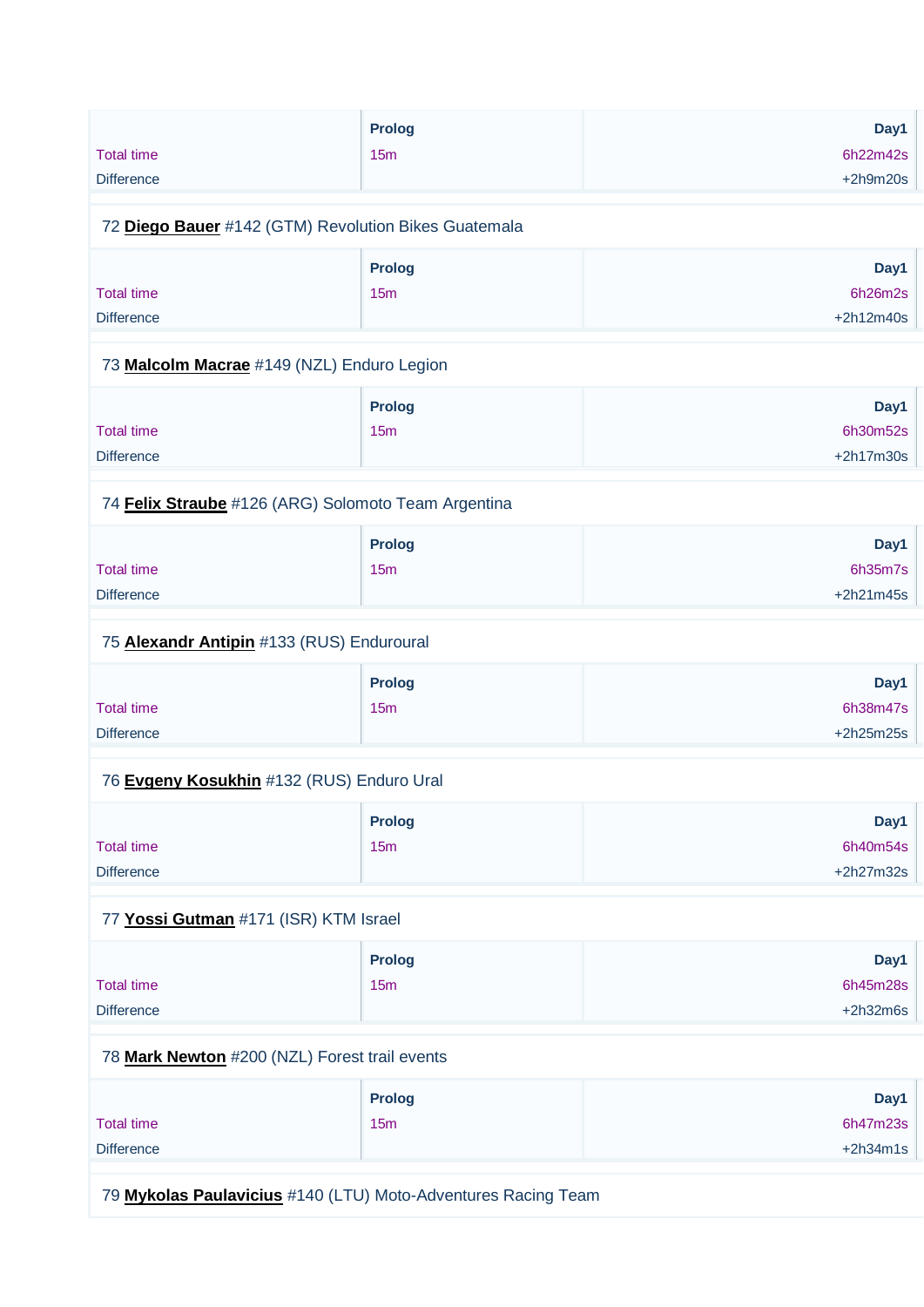|                                             | <b>Prolog</b>   | Day1        |
|---------------------------------------------|-----------------|-------------|
| <b>Total time</b>                           | 15 <sub>m</sub> | 6h47m38s    |
| <b>Difference</b>                           |                 | $+2h34m16s$ |
| 80 Marcus Morgan #168 (GBR) MJM groundworks |                 |             |

|                   | Prolog | Day1        |
|-------------------|--------|-------------|
| <b>Total time</b> | 15m    | 6h48m48s    |
| <b>Difference</b> |        | $+2h35m26s$ |

#### 81 **[Ionescu Cristian](https://www.redbullromaniacs.com/for-competitors/profile/?e=rbr2019&b=162)** #162 (ROU) Free Bike Team

|                   | <b>Prolog</b>   | Day1        |
|-------------------|-----------------|-------------|
| <b>Total time</b> | 15 <sub>m</sub> | 6h49m57s    |
| <b>Difference</b> |                 | $+2h36m35s$ |

#### 82 **[Alexandru Pop](https://www.redbullromaniacs.com/for-competitors/profile/?e=rbr2019&b=191)** #191 (ROU) Moto24

|                   | Prolog          | Day1        |
|-------------------|-----------------|-------------|
| Total time        | 15 <sub>m</sub> | 6h56m53s    |
| <b>Difference</b> |                 | $+2h43m31s$ |

#### 83 **[Mark De Lautour](https://www.redbullromaniacs.com/for-competitors/profile/?e=rbr2019&b=163)** #163 (NZL) Gibson Tyres NZ

|                   | <b>Prolog</b>   | Day1        |
|-------------------|-----------------|-------------|
| <b>Total time</b> | 15 <sub>m</sub> | 6h57m40s    |
| <b>Difference</b> |                 | $+2h44m18s$ |

#### 84 **[Vitalii Iakovenko](https://www.redbullromaniacs.com/for-competitors/profile/?e=rbr2019&b=124)** #124 (UKR)

|                   | <b>Prolog</b> | Day1       |
|-------------------|---------------|------------|
| <b>Total time</b> | 15m           | 7h24s      |
| <b>Difference</b> |               | $+2h47m2s$ |

#### 85 **[Giorgi Otiashvili](https://www.redbullromaniacs.com/for-competitors/profile/?e=rbr2019&b=158)** #158 (GEO) husky.ge

|                   | <b>Prolog</b> | Day1        |
|-------------------|---------------|-------------|
| <b>Total time</b> | 15m           | 7h1m41s     |
| <b>Difference</b> |               | $+2h48m19s$ |

#### 86 **[Leeroy Verdegem](https://www.redbullromaniacs.com/for-competitors/profile/?e=rbr2019&b=147)** #147 (FRA) New Cal Enduro

|                   | <b>Prolog</b> | Day1       |
|-------------------|---------------|------------|
| <b>Total time</b> | 15m           | 7h12m25s   |
| <b>Difference</b> |               | $+2h59m3s$ |

87 **[Ralf Dietze](https://www.redbullromaniacs.com/for-competitors/profile/?e=rbr2019&b=141)** #141 (DEU) Maschinenbau Dietze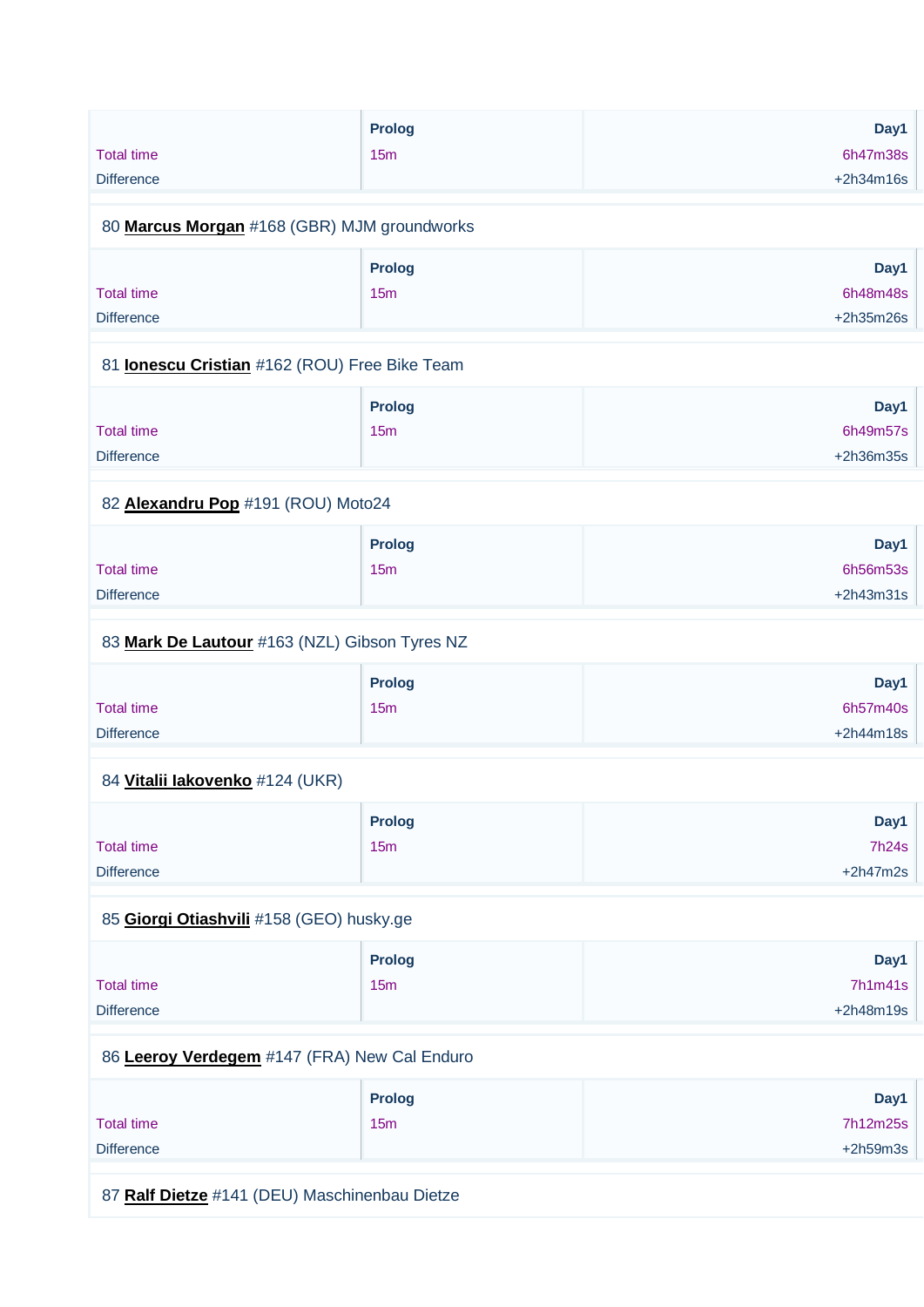|                                                                       | <b>Prolog</b> | Day1        |
|-----------------------------------------------------------------------|---------------|-------------|
| <b>Total time</b>                                                     | 15m           | 7h12m51s    |
| <b>Difference</b>                                                     |               | +2h59m29s   |
|                                                                       |               |             |
| 88 Avramescu Razvan #108 (ROU) GO RACING                              |               |             |
|                                                                       | <b>Prolog</b> | Day1        |
| <b>Total time</b>                                                     | 15m           | 7h29m9s     |
| <b>Difference</b>                                                     |               | $+3h15m47s$ |
|                                                                       |               |             |
| 89 Dominique Essig #190 (DEU) Dirtbiker Mag enduroXevents MSC Marbach |               |             |
|                                                                       | <b>Prolog</b> | Day1        |
| <b>Total time</b>                                                     | 15m           | 7h37m51s    |
| <b>Difference</b>                                                     |               | +3h24m29s   |
| 90 Mauricio Del Hierro #150 (PER) Nava Racing                         |               |             |
|                                                                       | <b>Prolog</b> | Day1        |
| <b>Total time</b>                                                     | 15m           | 7h40m34s    |
| <b>Difference</b>                                                     |               | +3h27m12s   |
|                                                                       |               |             |
| 91 Nicola Casolari #166 (ITA)                                         |               |             |
|                                                                       | <b>Prolog</b> | Day1        |
| <b>Total time</b>                                                     | 15m           | 7h48m30s    |
| <b>Difference</b>                                                     |               | $+3h35m8s$  |
| 92 Carlos Yusty #143 (MEX)                                            |               |             |
|                                                                       | <b>Prolog</b> | Day1        |
| <b>Total time</b>                                                     | 15m           | 10h10s      |
| <b>Difference</b>                                                     |               | +5h46m48s   |
| AB1                                                                   |               |             |
|                                                                       |               |             |
| 93 Shane Bowden #131 (AUS) Shane Bowden                               |               |             |
|                                                                       | <b>Prolog</b> | Day1        |
|                                                                       |               | 10h10m31s   |
| <b>Total time</b>                                                     | 15m           |             |
| <b>Difference</b>                                                     |               | $+5h57m9s$  |
| AB1                                                                   |               |             |
|                                                                       |               |             |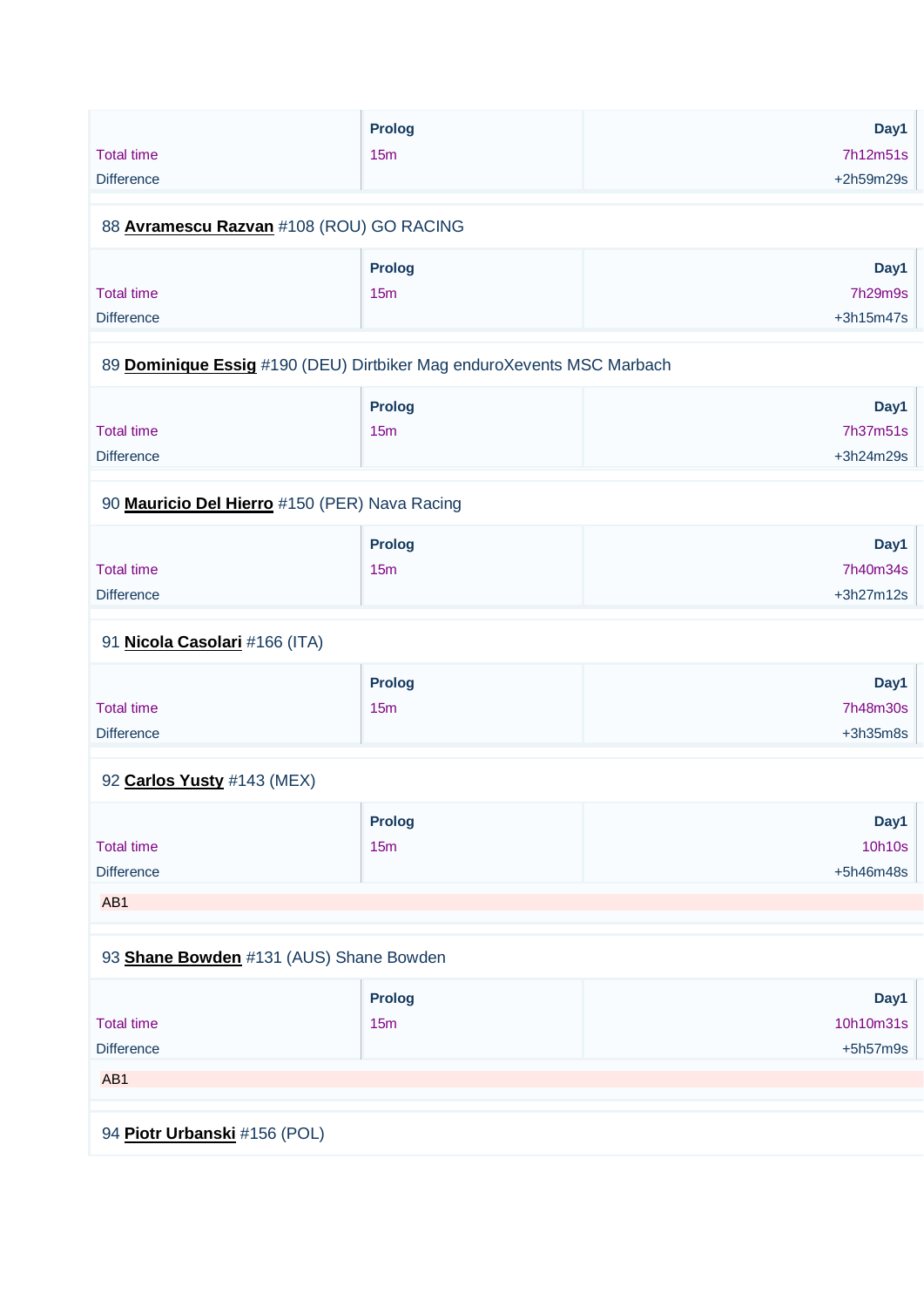|                   | <b>Prolog</b> | Day1        |
|-------------------|---------------|-------------|
| Total time        | 15m           | 12h33m59s   |
| <b>Difference</b> |               | $+8h20m37s$ |
|                   |               |             |

#### 95 **[Rafal Czech](https://www.redbullromaniacs.com/for-competitors/profile/?e=rbr2019&b=155)** #155 (POL)

|                   | <b>Prolog</b> | Day1      |
|-------------------|---------------|-----------|
| Total time        | 15m           | 12h36m20s |
| <b>Difference</b> |               | +8h22m58s |

#### 96 **[Itzik Kelner](https://www.redbullromaniacs.com/for-competitors/profile/?e=rbr2019&b=169)** #169 (ISR) Betamotor Israel / Metro Motor

|                   | <b>Prolog</b> | Day1        |
|-------------------|---------------|-------------|
| Total time        | 15m           | 14h15m20s   |
| <b>Difference</b> |               | $+10h1m58s$ |
| AB <sub>1</sub>   |               |             |

#### 97 **[Braun David](https://www.redbullromaniacs.com/for-competitors/profile/?e=rbr2019&b=161)** #161 (DEU) D B Motorsports

|                   | Prolog | Day1        |
|-------------------|--------|-------------|
| <b>Total time</b> | 15m    | 15h18m13s   |
| <b>Difference</b> |        | $+11h4m51s$ |
| AB <sub>1</sub>   |        |             |

## 98 **[Ronen Cohen](https://www.redbullromaniacs.com/for-competitors/profile/?e=rbr2019&b=145)** #145 (ISR) Motorica

|                   | Prolog | Day1       |
|-------------------|--------|------------|
| <b>Total time</b> | 15m    | 18h5m10s   |
| <b>Difference</b> |        | +13h51m48s |
| AB1               |        |            |

#### 99 **[Ian Worrall](https://www.redbullromaniacs.com/for-competitors/profile/?e=rbr2019&b=179)** #179 (GBR) Rockinghams of Southam

|                   | <b>Prolog</b> | Day1      |
|-------------------|---------------|-----------|
| <b>Total time</b> | 15m           | 19h29m22s |
| <b>Difference</b> |               | $+15h16m$ |
| AB <sub>1</sub>   |               |           |

## 100 **[Keith Jenkins](https://www.redbullromaniacs.com/for-competitors/profile/?e=rbr2019&b=178)** #178 (GBR)

|                   | <b>Prolog</b> | Day1       |
|-------------------|---------------|------------|
| <b>Total time</b> | 11m45s        | 19h50m13s  |
| <b>Difference</b> |               | +15h36m51s |
| AB1               |               |            |